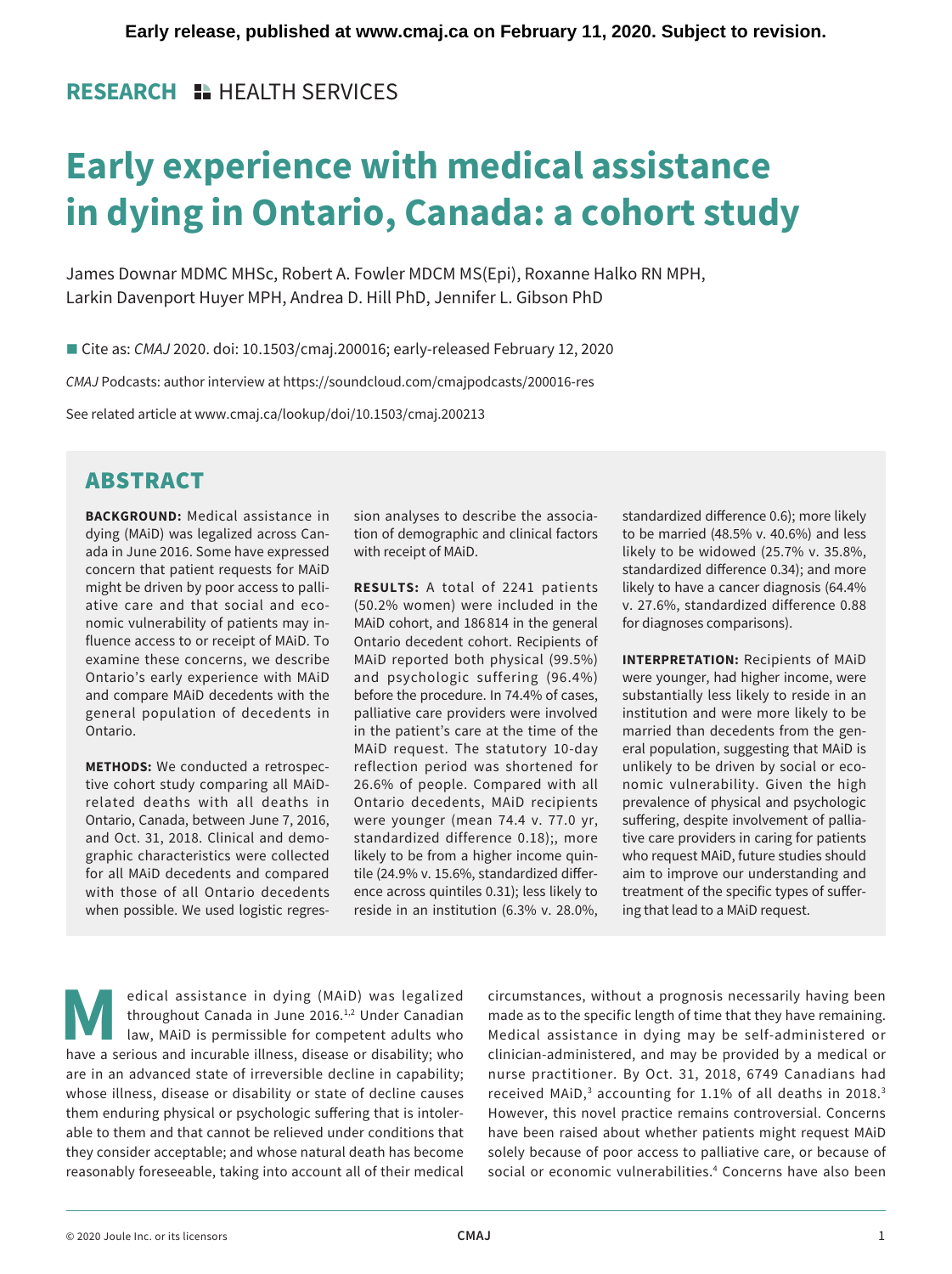expressed about potential barriers to accessing MAiD<sup>5</sup> due to geographic location, provider or institutional conscientious objection, or administrative delay.<sup>6</sup> Using data collected by the Office of the Chief Coroner for Ontario (hereafter, the "Coroner's Office") and population-based health administrative data, we sought to describe Ontario's early experience with MAiD, including the demographic and clinical characteristics of MAiD decedents in comparison with those of the general population of decedents in Ontario, to address the expressed concerns about MAiD.

## **Methods**

## **Design**

We conducted a retrospective cohort study involving all patients who received MAiD and all other decedents in Ontario, Canada, between June 7, 2016, and Oct. 31, 2018. We used data from the Coroner's Office (MAiD decedent cohort) and population-based health administrative databases that include data on all Ontario residents (Ontario decedent cohort).

## **Setting**

Ontario is the most populous of Canada's 13 provinces and territories, comprising 14.5 million residents (39% of the Canadian population).7 It covers a large geographic area, with most Ontario residents (85%) living in urban settings in the Great Lakes area.<sup>8</sup> The largest proportion of MAiD deaths in the country has occurred in Ontario.<sup>3</sup>

## **MAiD decedent cohort**

A detailed description of Canada's MAiD legislation and the process of MAiD assessment and oversight in Ontario is available in Appendices 1 and 2, available at www.cmaj.ca/lookup/suppl/ doi:10.1503/cmaj.200016/-/DC1. All MAiD deaths between June 17, 2016, and Oct. 31, 2018, were included in the MAiD decedent cohort. All Ontario MAiD deaths must be reported to the Coroner's Office, which serves as the provincial data custodian for the purpose of monitoring compliance with the federal MAiD legislation on behalf of the government of Ontario.<sup>9</sup> A standardized reporting process for all MAiD deaths was established by the Coroner's Office<sup>10</sup> (Appendix 2) to collect data about each MAiD death from patient records and telephone communication with MAiD providers and the patients' next of kin, including clinical and demographic information about the deceased, details about MAiD eligibility, information about the clinicians who assessed and provided MAiD, and any concerns raised by family members or the MAiD providers (e.g., perceived delays in access). Although Canadians do not require a specific prognosis to be eligible for MAiD — only that their natural death is reasonably foreseeable (Appendix  $1$ )  $-$  prognostic estimates were generated from clinical notes recorded as open text for each MAiD case when possible. Prognostic estimates were categorized as less than 1 month, 1–6 months or more than 6 months. Quantitative estimates or ranges in the clinical notes were sorted into the appropriate category. When specific numbers were not provided in the clinical notes, "hours," "days" or

"weeks" were coded as less than 1 month, "months" as 1–6 months, and "months or years" as more than 6 months. Any unclear, discrepant data or clarifications were discussed and resolved by consensus between 2 authors with relevant clinical expertise (J.D. and R.H.).

## **Ontario decedent cohort**

All Ontario population decedents (including those in the MAiD decedent cohort just described) between June 7, 2016, and Mar. 31, 2018, were identified using population-based routinely linked health administrative data sets on all Ontario residents. These data sets were linked using unique encoded identifiers and analyzed at ICES, a not-for-profit, provincially supported research institute (www.ices.on.ca; see Appendix 3, available at www.cmaj.ca/lookup/suppl/doi:10.1503/cmaj.200016/-/DC1, for a list of databases included). Individuals who were enrolled in the provincial health insurance plan for less than 6 months were excluded to ensure the availability of demographic data to describe and characterize decedents. Patient and demographic characteristics included age, sex, income quintile and location of usual residence (based on decedents' postal code at the time of death and Canadian census data), marital status, and location and cause of death; complete data on marital status and cause of death were available only between June 7, 2016, and Dec. 31, 2016 (*n* = 54 825).

## **Purpose**

The primary purpose of this study was to describe the demographic and clinical characteristics of the MAiD decedent cohort compared with all Ontario decedents. Given the primary purpose, and in view of the concerns outlined in the introduction, the secondary purpose was to describe demographic and clinical characteristics of MAiD deaths associated with a shortened reflection period and difficulties accessing MAiD as reported by family members.

## **Statistical analysis**

Descriptive statistics were used to characterize the decedent cohorts. We expressed continuous variables as means and standard deviations or medians and interquartile ranges, and categorical variables as frequencies and percentages. Comparisons between MAiD and Ontario decedent cohorts were evaluated using standardized differences, $^{11}$  with a standardized difference of less than 0.1 indicating small differences. We examined between-group differences within the MAiD cohort using the Student *t* test, the Wilcoxon rank-sum test and the  $\chi^2$  test as appropriate. For the MAiD cohort, we also performed prespecified unadjusted logistic regression analyses to describe the association of different demographic and clinical factors with shortening of the usual 10-day reflection period and clinician- or family-reported difficulties in accessing MAiD. Missing data were included in counts and comparisons when possible. We also examined these relations using unadjusted modified Poisson regression analyses to estimate relative risks.<sup>12</sup> All statistical analyses were performed using SAS Enterprise Guide version 7.12 (SAS Institute).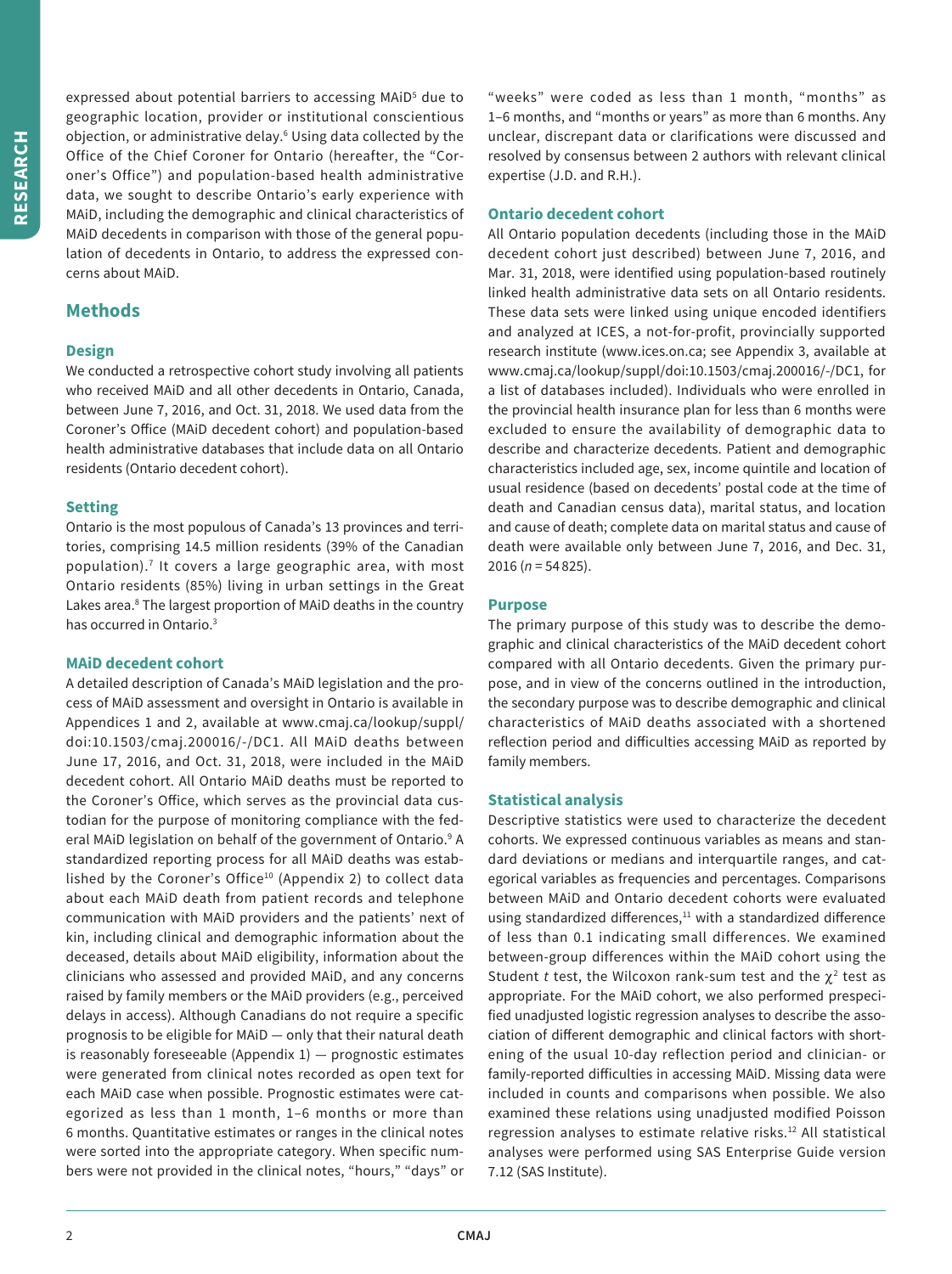## **Ethics approval**

This study was approved by the Health Sciences Research Ethics Board at the University of Toronto (protocol no. 35470).

## **Results**

A total of 2241 patients were included in the MAiD cohort and 186 814 in the general Ontario decedent cohort (Table 1). The median age of MAiD recipients was 75 years (range 22–105), and 50.2% were women. Most patients had cancer (64.4%) as their diagnostic indication for MAiD, followed by neurodegenerative (11.9%), cardiovascular (8.5%) and respiratory disease (7.5%). Nearly half (48.5%) of MAiD recipients were married, 25.7% were widowed, and 16.6% were separated, divorced or single. Most patients (84.7%) resided in a private residence before receiving MAiD, and 6.3% resided in an institutional setting (longterm care or complex continuing care facility). Only 14.9% resided in a rural setting. Medical assistance in dying was performed predominantly in a private residence (45.0%) or acute care hospital (40.9%), with the remainder in residential care settings (e.g., longterm care). Compared with all Ontario decedents, MAiD recipients were younger (74.4 v. 77.0 yr, standardized difference 0.18); more likely to be from a higher income quintile (24.9% v. 15.6%, standardized difference across quintiles 0.31); less likely to reside in an institutional setting (6.3% v. 28.0%, standardized difference 0.6 for place of residence); more likely to be married (48.5% v. 40.6%) and less likely to be widowed (25.7% v. 35.8%, standardized difference 0.34 for marital status); and more likely to have a cancer diagnosis (64.4% v. 27.6%) and less likely to have cardiovascular disease (8.5% v. 27.8%) listed as the cause of death (standardized difference 0.88 for type of illness).

Patients receiving MAiD commonly reported both physical (99.5%) and psychologic (96.4%) suffering (Table 2). Only 1 patient received self-administered MAiD; the remainder were physician-administered. Palliative care providers were involved at any point in the care of 77.2% of patients, and at the time of the request for MAiD in 74.4%. Psychiatric consultations were performed in 6.2% of cases. In 4.3% of cases, the MAiD recipient had been found ineligible for MAiD on a previous request. In 36.3% of cases, the MAiD recipient had a pre-existing clinical professional relationship with the MAiD provider or one of the assessors. Prognostic estimate of remaining life was not recorded for 56.0% of MAiD recipients, but it was 6 months or less for 883 patients (89.5% of those with a recorded prognosis). Medical assistance in dying was performed by a physician in 94.4% of cases and by a nurse practitioner in 5.6% of cases.

**Table 1 (part 1 of 2): Characteristics of all decedents in Ontario and decedents who received medical assistance in dying**

|                                  | No. (%) of decedents*               | <b>Standardized</b>        |                                 |
|----------------------------------|-------------------------------------|----------------------------|---------------------------------|
| <b>Characteristic</b>            | <b>All Ontario</b><br>$n = 186814*$ | <b>MAID</b><br>$n = 2241*$ | difference<br>(Ontario v. MAiD) |
| Age, yr, mean $\pm$ SD           | $77.0 \pm 15.6$                     | $74.4 \pm 13.1$            | 0.18                            |
| Sex, female                      | 92 270 (49.4)                       | 1124 (50.2)                | 0.02                            |
| Income quintile                  |                                     |                            | 0.31                            |
| 1 (lowest)                       | 48 786 (26.1)                       | 383(17.1)                  |                                 |
| 2                                | 41 468 (22.2)                       | 414 (18.5)                 |                                 |
| 3                                | 35 566 (19.0)                       | 416 (18.6)                 |                                 |
| 4                                | 31 284 (16.7)                       | 449 (20.0)                 |                                 |
| 5 (highest)                      | 29 153 (15.6)                       | 559 (24.9)                 |                                 |
| Missing                          | 557(0.3)                            | 20(0.9)                    |                                 |
| Rural residence                  |                                     |                            | 0.03                            |
| No                               | 160 847 (86.1)                      | 1898 (84.7)                |                                 |
| Yes                              | 25 456 (13.6)                       | 333 (14.9)                 |                                 |
| Missing                          | 511(0.3)                            | 10(0.4)                    |                                 |
| Metropolitan influenced<br>zonet |                                     |                            | 0.07                            |
| Strong (more urban)              | 71 315 (38.2)                       | 823 (36.7)                 |                                 |
| Moderate                         | 35 244 (18.9)                       | 459 (20.5)                 |                                 |
| Weak                             | 57 297 (30.7)                       | 638 (28.5)                 |                                 |
| None (more rural)                | 22 878 (12.2)                       | 311 (13.9)                 |                                 |
| Missing                          | 80(0.0)                             | 10(0.4)                    |                                 |
| Place of death/MAiD              |                                     |                            | 0.25                            |
| Home/private                     | 87 123 (46.6)                       | 1008 (45.0)                |                                 |
| Hospital                         | 74 828 (40.1)                       | 917 (40.9)                 |                                 |
| Long-term care                   | 15 313 (8.2)                        | 89 (4.0)                   |                                 |
| Other                            | 9550 (5.1)                          | 227(10.1)                  |                                 |
| Marital status‡§                 |                                     |                            | 0.34                            |
| Single                           | 5824 (10.6)                         | 117(7.2)                   |                                 |
| Married                          | 22 256 (40.6)                       | 791 (48.5)                 |                                 |
| Divorced/separated               | 4579 (8.4)                          | 154 (9.4)                  |                                 |
| Widowed                          | 19 610 (35.8)                       | 419 (25.7)                 |                                 |
| Unknown/other                    | 1838 (3.4)                          | 145(8.9)                   |                                 |
| Missing                          | 718(1.3)                            | 4(0.2)                     |                                 |
| Place of residence‡              |                                     |                            | 0.6                             |
| Noninstitutional settings        | 134 528 (72.0)                      | 1527 (93.7)                |                                 |
| Private residence                |                                     | 1380 (84.7)                |                                 |
| Assisted living facility         |                                     | 147 (9.0)                  |                                 |
| Institutional settings           | 52 286 (28.0)                       | 102(6.3)                   |                                 |
| Long-term care facility          | 46 390 (24.8)                       | 79 (4.8)                   |                                 |
| Other                            | 5896 (3.2)                          | 23(1.4)                    |                                 |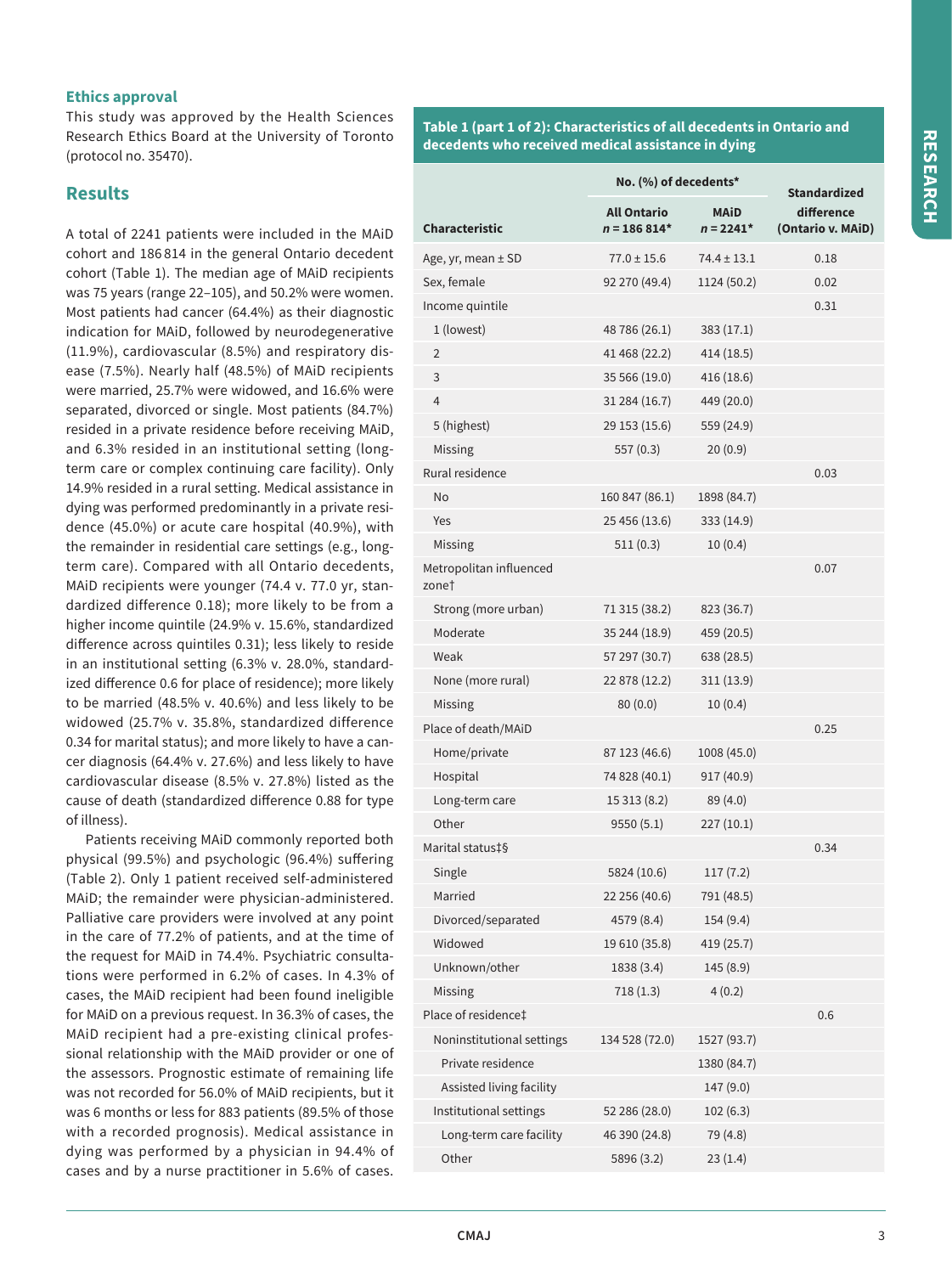## **Table 1 (part 2 of 2): Characteristics of all decedents in Ontario and decedents who received medical assistance in dying**

|                       | No. (%) of decedents*               | <b>Standardized</b>        |                                 |  |
|-----------------------|-------------------------------------|----------------------------|---------------------------------|--|
| <b>Characteristic</b> | <b>All Ontario</b><br>$n = 186814*$ | <b>MAiD</b><br>$n = 2241*$ | difference<br>(Ontario v. MAiD) |  |
| Type of illness§      |                                     |                            | 0.88                            |  |
| Cancer                | 15 129 (27.6)                       | 1444 (64.4)                |                                 |  |
| Cardiovascular        | 15 249 (27.8)                       | 190(8.5)                   |                                 |  |
| Hepatic               | 680 (1.2)                           | 9(0.4)                     |                                 |  |
| Neurodegenerative     | 6346 (11.6)                         | 266(11.9)                  |                                 |  |
| Renal                 | 1118(2.0)                           | 23(1.0)                    |                                 |  |
| Respiratory           | 5217 (9.5)                          | 167(7.5)                   |                                 |  |
| Other                 | 10 341 (18.9)                       | 142(6.3)                   |                                 |  |
| Missing               | 745(1.4)                            | $\Omega$                   |                                 |  |

Note: MAiD = medical assistance in dying, SD = standard deviation.

\*Unless stated otherwise.

†Metropolitan influenced zones are defined by the percentage of residents in the zone who commute to work in the core of a metropolitan area (www150.statcan.gc.ca/n1/pub/92–195-x/2011001/ other-autre/miz-zim/def-eng.htm).

‡For the MAiD cohort, the initial 611 patients were removed from the analysis of this variable because these data were not recorded.

§For the Ontario decedent cohort, complete data on marital status and cause of death were available only between June 7, 2016, and Dec. 31, 2016 (*n* = 54 825).

Palliative care clinicians provided MAiD in 12.8% of cases and were either the provider or an assessor in 19.8% of cases (data not shown). English or French was the preferred language for 90.9% of MAiD recipients. A total of 156 (9.6%) had documented difficulties with communication (e.g., soft voice due to neurodegenerative disease).

The statutory 10-day reflection period was shortened in 26.6% of all cases (Table 3) and in 58.4% (229/392) of those with an estimated prognosis of less than 1 month. The reflection period was significantly more likely to be shortened for patients who were followed or assessed by a palliative care provider (odds ratio [OR] 1.53, 95% confidence interval [CI] 1.20–1.94), and less likely to be shortened for neurodegenerative (OR 0.28, 95% CI 0.19–0.42) or respiratory disease (OR 0.47, 95% CI 0.31– 0.71) compared with cancer. The reflection period was also less likely to be shortened for individuals living in an institutional setting (OR 0.65, 95% CI 0.46–0.90), or when the estimated prognosis was 1–6 months (OR 0.12, 95% CI 0.09–0.16) or more than 6 months (OR 0.07, 95% CI 0.03–0.14) compared with a prognosis of less than 1 month.

In 6.6% of MAiD cases, a family member or MAiD provider raised concerns about difficulties accessing MAiD, such as delays in patient referrals to a willing MAiD assessor or provider, or lack of clarity on how to make a request for MAiD. Access concerns were more likely to be reported for noncancer diagnoses (hepatic disease [OR 12.95, 95% CI 3.41–49.13] or "other" [OR 2.06, 95% CI 1.17–3.62]), in cases where there had been a previous finding of ineligibility for MAiD (OR 3.32, 95% CI 1.91–5.79), or a documented communication difficulty (OR 2.23, 95% CI 1.26– 3.93). Access concerns were less common when the MAiD provider or one of the assessors was previously known to the patient (OR 0.56, 95% CI 0.39–0.83) or if the prognosis was 1–6 months (OR 0.55, 95% CI 0.33–0.91) compared with less than 1 month. No specific demographic, geographic or economic characteristic was associated with shortening of the reflection period or concerns about access. The relative risks for each characteristic are provided in Appendix 4, available at www.cmaj.ca/lookup/suppl/doi:10.1503/cmaj. 200016/-/DC1.

## **Interpretation**

In this study comparing people who received MAiD in Ontario up to Oct. 31, 2018, with all decedents, we found that people who chose MAiD reported physical or psychologic suffering as the primary reason, despite engagement of palliative care in about three-quarters of patients, which suggests that for many patients the MAiD requests were not because of poor access to palliative care. Recipients of MAiD were younger, had higher income levels, were substantially less likely to reside in an institution and were more likely to be married than decedents from the general population, suggesting that MAiD requests are unlikely to be driven by social or economic vulnerability.

A previous population-based cohort study that compared the demographic characteristics of 1329 Swiss citizens undergoing MAiD with Swiss national census data over a 5-year period found that MAiD recipients were both more wealthy and highly educated, and less likely to be living in an institutional setting, than decedents overall.<sup>13</sup> However, the Swiss context differs from that of Canada in that only self-administered MAiD is permitted (not physician-administered MAiD), and reporting of MAiD cases is not mandatory. Comprehensive data about MAiD recipients in the United States, $14$  Belgium<sup>15</sup> and the Netherlands<sup>16</sup> have been available for more than 2 decades. Recipients of MAiD in those jurisdictions had cancer slightly more often (~73%–77%) and cardiac and respiratory disease less often (3%–5%) than MAiD recipients in Ontario. $17$  To our knowledge, there is no publicly reported statistical comparison of socioeconomic differences between MAiD decedents and general decedents from these jurisdictions.

Requests for MAiD can be emotionally difficult for patients and family members, and administratively burdensome for clinicians who are helping their patients navigate the assessment process (Appendix 1). Any perceived delays can be upsetting for patients, families and clinicians alike. Reassuringly, only 6.6% of families reported difficulties with access to MAiD, and the frequency of these reports was not affected by socioeconomic or demographic factors, nor were they more common among patients who were assessed or followed by psychiatry or palliative care. Palliative care consultations are one means of ensuring that patients requesting MAiD are aware of the alternative ways to treat suffering, and psychiatric consultations can help to determine whether some patients are capable of making the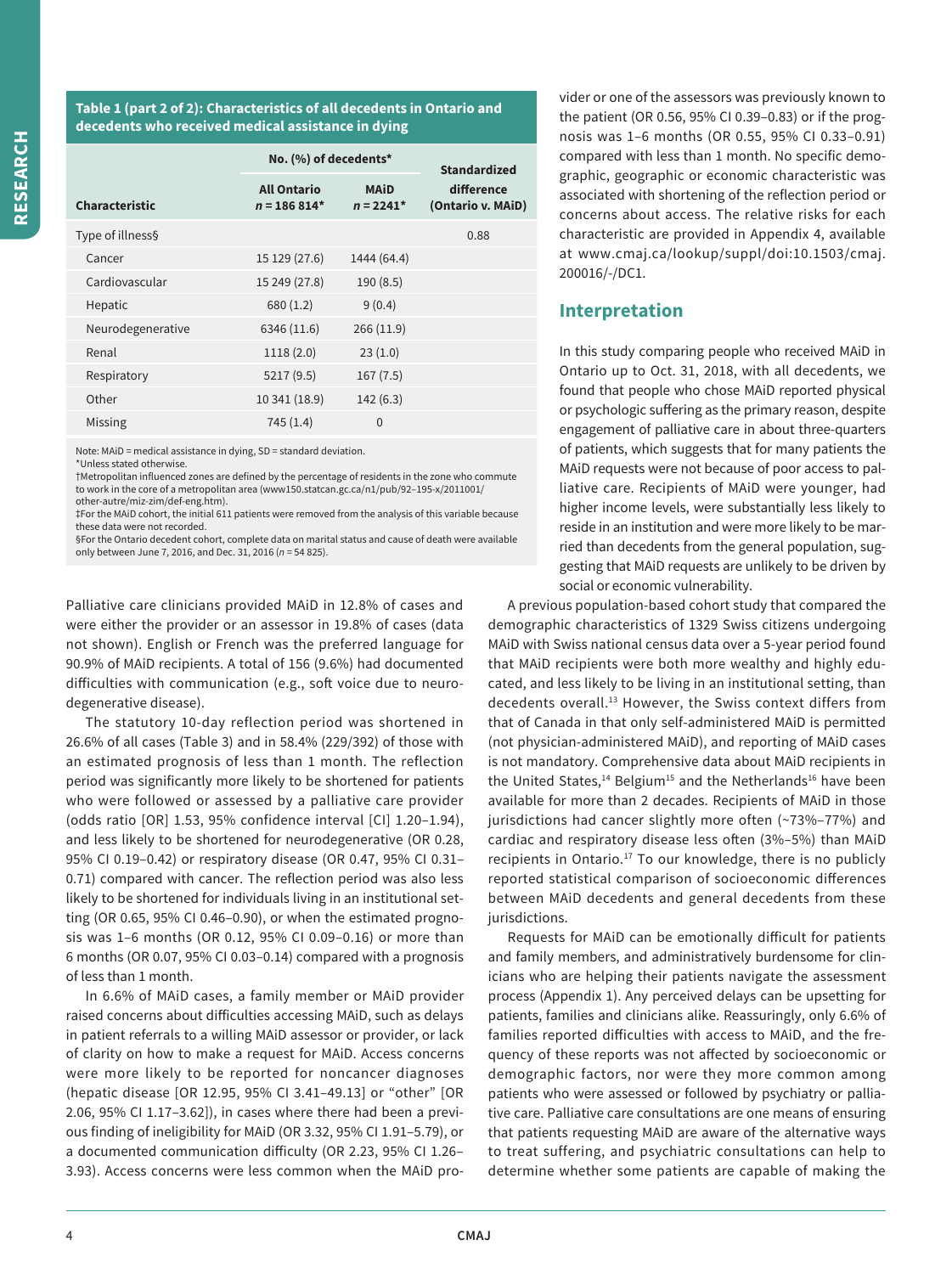decision to have MAiD. Neither palliative care nor psychiatric consultation is mandatory in Canada for patients who request MAiD, and although some have argued for and against mandatory psychiatric assessments,<sup>18,19</sup> the shortage of psychiatric specialists in some regions could make this requirement a substantial barrier to accessing MAiD.

The involvement of palliative care providers in the assessment and provision of MAiD in some patients who received MAiD is noteworthy. The World Health Organization's definition of palliative care<sup>20</sup> excludes MAiD, and the International Association for Hospice and Palliative Care has argued that palliative providers should not be involved in the practice of MAiD, and that "no country … should consider the legalization of [MAiD] until it ensures universal access to palliative services and to appropriate medications."21 Internationally, the relation between MAiD and palliative care providers ranges from synergistic and cooperative to conflicted and opposed.<sup>22</sup> Some palliative care providers in Canada believe that MAiD is an important part of their clinical practice23 and have integrated MAiD with the provision of palliative care.<sup>24</sup> Others have expressed concern that confusion between MAiD and palliative care might discourage the adoption of a palliative approach for those who could benefit.4 Our data do not support or refute either position, but as in other jurisdictions where MAiD is legal, we found that most MAiD recipients were followed by a palliative care clinician before death,  $14,15,21,25$ whereas only a minority of Ontario residents are followed by palliative care clinicians before they die.26 This may allay fears that people are turning to MAiD because they cannot access palliative care. It may also suggest that people may be seeking MAiD to alleviate a type of suffering (e.g., existential distress $^{27}$ ) that may not be effectively treated by palliative care clinicians.

Another common concern about the legalization of MAiD is the potential for people who face social or economic vulnerabilities to be pressured into MAiD. However, our data indicate that people from traditionally vulnerable demographic groups (from an economic, linguistic, geographic or residential perspective) were far less likely to receive MAiD, consistent with findings from the US and Europe.<sup>13,17,28,29</sup> Whether this reflects a lower desire for MAiD in these demographic groups, or a broader lack of access to end-of-life options for vulnerable

#### **Table 2: Characteristics of decedents who received medical assistance in dying**

| <b>Characteristic</b>                                                                                       | No. (%) of<br>decedents<br>$n = 2241$ |
|-------------------------------------------------------------------------------------------------------------|---------------------------------------|
| Type of suffering identified on assessment                                                                  |                                       |
| Physical                                                                                                    | 2230 (99.5)                           |
| Psychologic                                                                                                 | 2161 (96.4)                           |
| Prognostic estimate                                                                                         |                                       |
| Not recorded                                                                                                | 1254 (56.0)                           |
| $< 1$ month                                                                                                 | 392 (17.5)                            |
| $1-6$ months                                                                                                | 491 (21.9)                            |
| > 6 months                                                                                                  | 104(4.6)                              |
| Preferred language*                                                                                         |                                       |
| English or French                                                                                           | 1482 (90.9)                           |
| Other                                                                                                       | 50(3.1)                               |
| Unknown                                                                                                     | 98(6)                                 |
| Communication difficulties (e.g., soft voice, dysarthria)*                                                  | 156 (9.6)                             |
| Profession of MAID provider                                                                                 |                                       |
| Physician                                                                                                   | 2116 (94.4)                           |
| Nurse practitioner                                                                                          | 125(5.6)                              |
| Specialty of MAiD provider                                                                                  |                                       |
| General practice (with no other specialty indicated)                                                        | 1104 (49.3)                           |
| Palliative care (including nurse practitioners) <sup>†</sup>                                                | 287 (12.8)                            |
| Anesthesiology                                                                                              | 285 (12.7)                            |
| Internal medicine and subspecialties                                                                        | 180 (8.0)                             |
| Nurse practitioner (without further specialization)                                                         | 116(5.2)                              |
| Medical or radiation oncology                                                                               | 74(3.3)                               |
| Emergency medicine†                                                                                         | 66 (2.9)                              |
| Intensive care <sup>t</sup>                                                                                 | 62(2.8)                               |
| Surgical specialties/subspecialties                                                                         | 42(1.9)                               |
| Other                                                                                                       | 25(1.1)                               |
| At the time of request, the patient was receiving palliative care from<br>a physician or nurse practitioner | 1667 (74.4)                           |
| Patient followed or assessed by palliative care at any point                                                | 1731 (77.2)                           |
| Psychiatrist involvement in assessment of MAiD eligibility                                                  | 140(6.2)                              |
| Patient previously known to MAiD provider/assessor                                                          | 814 (36.3)                            |
| Previous request for MAiD denied                                                                            |                                       |
| No                                                                                                          | 2014 (89.9)                           |
| Yes                                                                                                         | 97(4.3)                               |
| Unknown                                                                                                     | 130(5.8)                              |
| 10-day reflection period shortened                                                                          | 596 (26.6)                            |
| Family or care team reported difficulties accessing MAiD                                                    | 148 (6.6)                             |

Note: MAiD = medical assistance in dying.

\*For the MAiD cohort, the initial 611 patients were removed from the analysis of this variable because these data were not recorded.

†In Canada, these fields have all been recognized as specialties or subspecialties by the Royal College of Physicians and Surgeons of Canada, but not all providers in these fields have completed an accredited specialty training program. Many providers in these fields have completed nonaccredited training, or have developed a focused practice based on many years of clinical experience.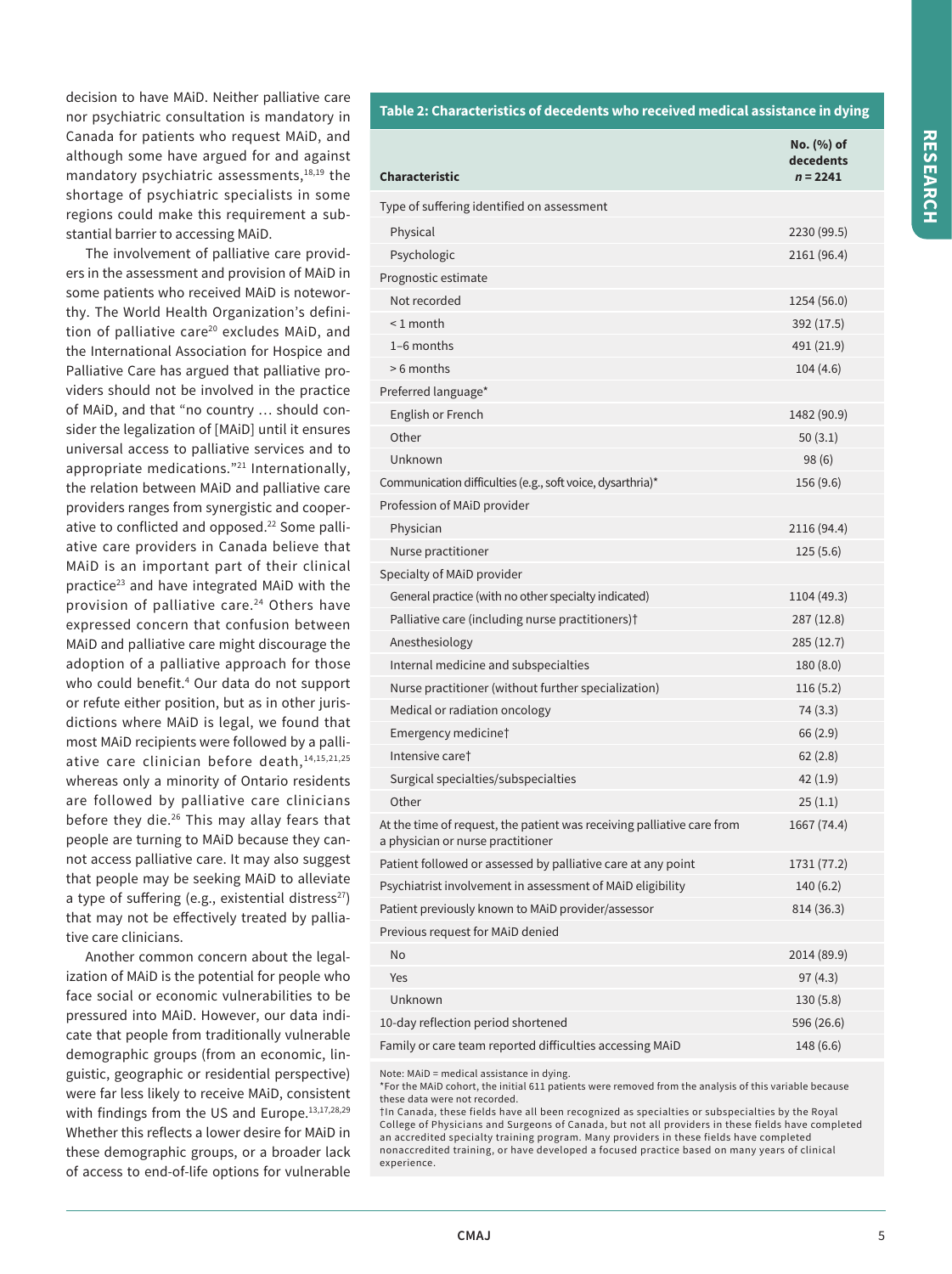### **Table 3 (part 1 of 2): Characteristics associated with shortening of the 10-day reflection period or reported problems accessing medical assistance in dying**

|                                                      | 10-day reflection period<br>shortened; no. (%) of<br>decedents* |                         |                                  | <b>Reported problems</b><br>accessing MAID; no. (%)<br>of decedents* |                  |                                  |
|------------------------------------------------------|-----------------------------------------------------------------|-------------------------|----------------------------------|----------------------------------------------------------------------|------------------|----------------------------------|
| <b>Characteristic</b>                                | <b>Yes</b><br>$n = 596$                                         | <b>No</b><br>$n = 1645$ | <b>Unadjusted OR</b><br>(95% CI) | <b>Yes</b><br>$n = 148$                                              | No<br>$n = 2093$ | <b>Unadjusted OR</b><br>(95% CI) |
| Age, yr, mean ± SD                                   | $75.0 \pm 12.9$                                                 | $74.2 \pm 13.2$         | $1.00(1.00-1.01)$                | $74.5 \pm 13.2$                                                      | $74.4 \pm 13.1$  | $1.00(0.99 - 1.01)$              |
| Sex                                                  |                                                                 |                         |                                  |                                                                      |                  |                                  |
| Female                                               | 284 (47.7)                                                      | 840 (51.1)              | Reference                        | 73 (49.3)                                                            | 1051(50.2)       | Reference                        |
| Male                                                 | 312(52.3)                                                       | 805 (48.9)              | $1.15(0.95 - 1.38)$              | 75 (50.7)                                                            | 1042 (49.8)      | $1.04(0.74 - 1.45)$              |
| Income quintile                                      |                                                                 |                         |                                  |                                                                      |                  |                                  |
| 1 (lowest)                                           | 99 (16.6)                                                       | 284 (17.3)              | Reference                        | 27(18.2)                                                             | 356(17.0)        | Reference                        |
| $\overline{2}$                                       | 110(18.5)                                                       | 304 (18.5)              | $1.04(0.76 - 1.42)$              | 25(16.9)                                                             | 389 (18.6)       | $0.85(0.48 - 1.49)$              |
| 3                                                    | 106(17.8)                                                       | 310(18.8)               | $0.98(0.71 - 1.35)$              | 28 (18.9)                                                            | 388 (18.5)       | $0.95(0.55 - 1.65)$              |
| $\overline{4}$                                       | 111(18.6)                                                       | 338 (20.5)              | $0.94(0.69 - 1.29)$              | 36(24.3)                                                             | 413(19.7)        | $1.15(0.68 - 1.93)$              |
| 5 (highest)                                          | 162 (27.2)                                                      | 397 (24.1)              | $1.17(0.87 - 1.57)$              | 30 (20.3)                                                            | 529 (25.3)       | $0.75(0.44 - 1.28)$              |
| Missing                                              | 8(1.3)                                                          | 12(0.7)                 |                                  | 2(1.4)                                                               | 18(0.9)          |                                  |
| Rural                                                |                                                                 |                         |                                  |                                                                      |                  |                                  |
| No                                                   | 506 (84.9)                                                      | 1392 (84.6)             | Reference                        | 122 (82.4)                                                           | 1776 (84.9)      | Reference                        |
| Yes                                                  | 85(14.3)                                                        | 248(15.1)               | $0.94(0.72 - 1.23)$              | 24(16.2)                                                             | 309(14.8)        | $1.13(0.72 - 1.78)$              |
| Missing                                              | 5(0.8)                                                          | 5(0.3)                  |                                  | 2(1.4)                                                               | 8(0.4)           |                                  |
| Metropolitan influenced zonet                        |                                                                 |                         |                                  |                                                                      |                  |                                  |
| Strong (more urban)                                  | 214(35.9)                                                       | 609 (37.0)              | Reference                        | 59 (39.9)                                                            | 764 (36.5)       | Reference                        |
| Moderate                                             | 108(18.1)                                                       | 351 (21.3)              | $0.88(0.67 - 1.14)$              | 21(14.2)                                                             | 438 (20.9)       | $0.62(0.37 - 1.04)$              |
| Weak                                                 | 181 (30.4)                                                      | 457 (27.8)              | $1.13(0.89 - 1.42)$              | 49 (33.1)                                                            | 589 (28.1)       | $1.08(0.73 - 1.60)$              |
| None (more rural)                                    | 88 (14.8)                                                       | 223 (13.6)              | $1.12(0.84 - 1.50)$              | 17(11.5)                                                             | 294 (14.0)       | $0.75(0.43 - 1.31)$              |
| Missing                                              | 5(0.8)                                                          | 5(0.3)                  |                                  | 2(1.4)                                                               | 8(0.4)           |                                  |
| Marital status‡                                      |                                                                 |                         |                                  |                                                                      |                  |                                  |
| Single                                               | 27(6.2)                                                         | 90(7.5)                 | $0.78(0.50 - 1.24)$              | 6(6.8)                                                               | 111(7.2)         | $0.90(0.37 - 2.15)$              |
| Married                                              | 219(50.2)                                                       | 572 (47.9)              | Reference                        | 45(51.1)                                                             | 746 (48.4)       | Reference                        |
| Divorced/separated                                   | 35(8.0)                                                         | 119(10.0)               | $0.77(0.51 - 1.16)$              | 11(12.5)                                                             | 143(9.3)         | $1.28(0.64 - 2.53)$              |
| Widowed                                              | 110 (25.2)                                                      | 309 (25.9)              | $0.93(0.71 - 1.22)$              | 20(22.7)                                                             | 399 (25.9)       | $0.83(0.48 - 1.43)$              |
| Unknown                                              | 44 (10.1)                                                       | 101(8.5)                | $1.13(0.77 - 1.66)$ §            | 5(5.7)                                                               | 140(9.1)         | $0.70(0.29 - 1.66)$ §            |
| Missing                                              | 1(0.2)                                                          | 3(0.3)                  |                                  | 1(1.1)                                                               | 3(0.2)           |                                  |
| Place of residence‡                                  |                                                                 |                         |                                  |                                                                      |                  |                                  |
| Private residence                                    | 386 (88.5)                                                      | 994 (83.2)              | Reference                        | 78 (88.6)                                                            | 1302 (84.4)      | Reference                        |
| Institutional setting or assisted living<br>facility | 50(11.5)                                                        | 199 (16.7)              | $0.65(0.46 - 0.90)$              | 10(11.4)                                                             | 239(15.5)        | $0.70(0.36 - 1.37)$              |
| Type of illness                                      |                                                                 |                         |                                  |                                                                      |                  |                                  |
| Cancer                                               | 449 (75.3)                                                      | 995 (60.5)              | Reference                        | 84 (56.8)                                                            | 1,360 (65.0)     | Reference                        |
| Cardiovascular                                       | 48(8.1)                                                         | 142(8.6)                | $0.75(0.53 - 1.06)$              | 13(8.8)                                                              | 177(8.5)         | $1.19(0.65 - 2.18)$              |
| Hepatic                                              | $-$                                                             | $-\P$                   | <b>NA</b>                        | $-\P$                                                                | $-$              | 12.95 (3.41-49.13)               |
| Neurodegenerative                                    | 30(5.0)                                                         | 236 (14.4)              | $0.28(0.19 - 0.42)$              | 24(16.2)                                                             | 242(11.6)        | $1.61(1.00-2.58)$                |
| Renal                                                | $-$                                                             | $-$                     | $0.78(0.31 - 2.00)$              | $-$                                                                  | $-$              | <b>NA</b>                        |
| Respiratory                                          | 29 (4.9)                                                        | 138 (8.4)               | $0.47(0.31 - 0.71)$              | 7(4.7)                                                               | 160 (7.6)        | $0.71(0.32 - 1.56)$              |
| Other                                                | 34(5.7)                                                         | 108(6.6)                | $0.70(0.47 - 1.04)$              | 16(10.8)                                                             | 126(6.0)         | $2.06(1.17-3.62)$                |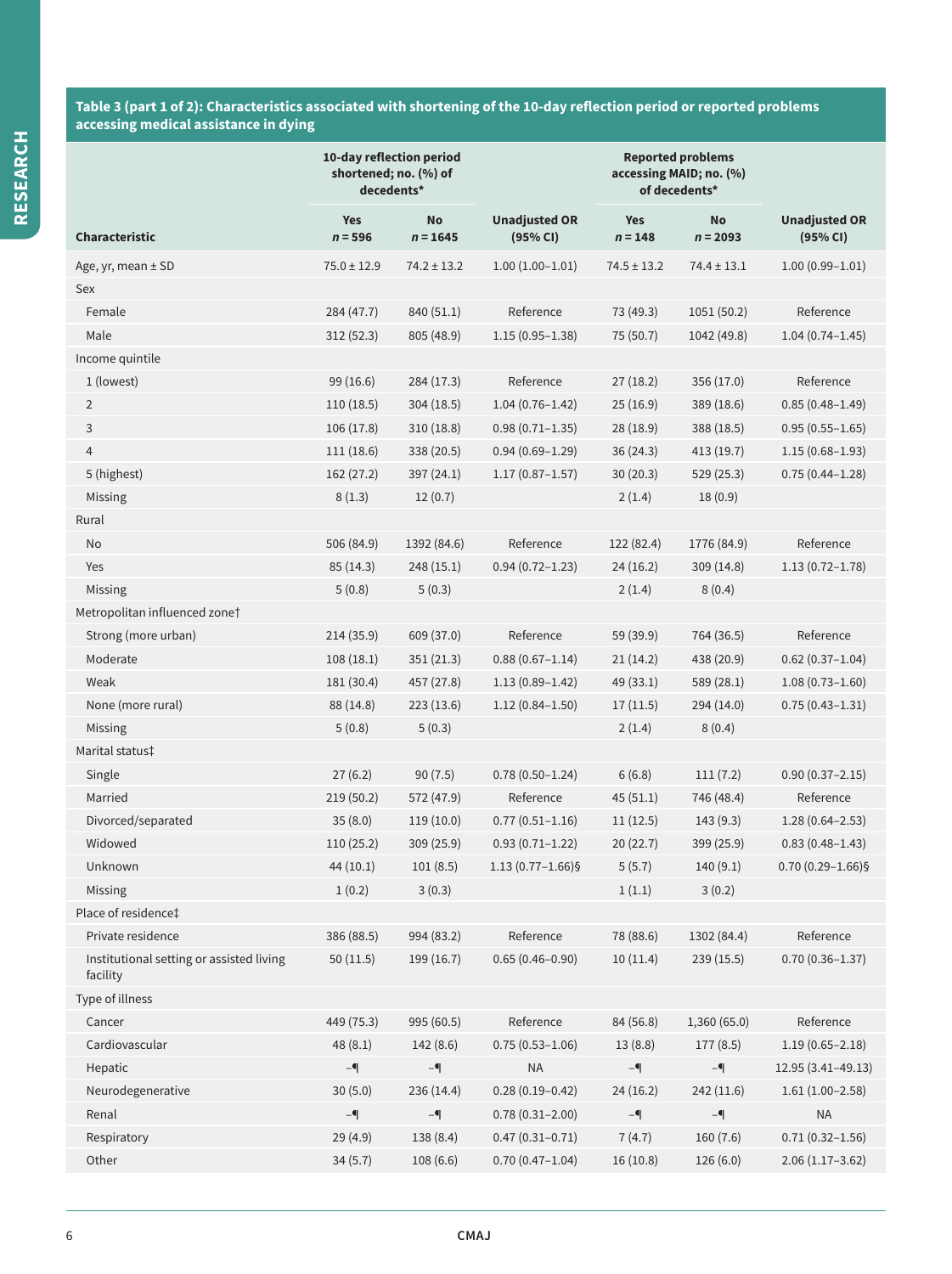## **Table 3 (part 2 of 2): Characteristics associated with shortening of the 10-day reflection period or reported problems accessing medical assistance in dying**

|                                                              | 10-day reflection period<br>shortened; no. (%) of<br>decedents* |                         |                                  | <b>Reported problems</b><br>accessing MAID; no. (%)<br>of decedents* |                         |                                  |  |
|--------------------------------------------------------------|-----------------------------------------------------------------|-------------------------|----------------------------------|----------------------------------------------------------------------|-------------------------|----------------------------------|--|
| <b>Characteristic</b>                                        | <b>Yes</b><br>$n = 596$                                         | <b>No</b><br>$n = 1645$ | <b>Unadjusted OR</b><br>(95% CI) | <b>Yes</b><br>$n = 148$                                              | <b>No</b><br>$n = 2093$ | <b>Unadjusted OR</b><br>(95% CI) |  |
| Patient followed or assessed by palliative care at any point |                                                                 |                         |                                  |                                                                      |                         |                                  |  |
| No                                                           | 105(17.6)                                                       | 405 (24.6)              | Reference                        | 41(27.7)                                                             | 469 (22.4)              | Reference                        |  |
| Yes                                                          | 491 (82.4)                                                      | 1240 (75.4)             | $1.53(1.20-1.94)$                | 107(72.3)                                                            | 1624 (77.6)             | $0.75(0.52 - 1.10)$              |  |
| Previous relationship with MAiD provider/assessor            |                                                                 |                         |                                  |                                                                      |                         |                                  |  |
| No                                                           | 391 (65.6)                                                      | 1036 (63.0)             | Reference                        | 111 (75.0)                                                           | 1316 (62.9)             | Reference                        |  |
| Yes                                                          | 205(34.4)                                                       | 609 (37.0)              | $0.89(0.73 - 1.09)$              | 37(25.0)                                                             | 777 (37.1)              | $0.56(0.39 - 0.83)$              |  |
| Psychiatrist involvement in assessment of MAiD eligibility   |                                                                 |                         |                                  |                                                                      |                         |                                  |  |
| No                                                           | 565 (94.8)                                                      | 1536 (93.4)             | Reference                        | 135 (91.2)                                                           | 1966 (93.9)             | Reference                        |  |
| Yes                                                          | 31(5.2)                                                         | 109(6.6)                | $0.77(0.51 - 1.17)$              | 13(8.8)                                                              | 127(6.1)                | $1.49(0.82 - 2.71)$              |  |
| Prognostic estimate                                          |                                                                 |                         |                                  |                                                                      |                         |                                  |  |
| Not recorded                                                 | 288 (48.3)                                                      | 966 (58.7)              |                                  | $-$                                                                  | $-$                     |                                  |  |
| $< 1$ month                                                  | 229 (38.4)                                                      | 163(9.9)                | Reference                        | 39(26.4)                                                             | 353 (16.9)              | Reference                        |  |
| 1-6 months                                                   | 70(11.7)                                                        | 421 (25.6)              | $0.12(0.09 - 0.16)$              | 28(18.9)                                                             | 463 (22.1)              | $0.55(0.33 - 0.91)$              |  |
| > 6 months                                                   | 9(1.5)                                                          | 95(5.8)                 | $0.07(0.03 - 0.14)$              | $-$                                                                  | $-$                     | $0.36(0.13 - 1.04)$              |  |
| Previous request for MAiD denied                             |                                                                 |                         |                                  |                                                                      |                         |                                  |  |
| <b>No</b>                                                    | 546 (91.6)                                                      | 1468 (89.2)             | Reference                        | 121 (81.8)                                                           | 1893 (90.4)             | Reference                        |  |
| Yes                                                          | 19(3.2)                                                         | 78 (4.7)                | $0.66(0.39-1.09)$                | 17(11.5)                                                             | 80(3.8)                 | $3.32(1.91 - 5.79)$              |  |
| Unknown                                                      | 31(5.2)                                                         | 99 (6.0)                |                                  | 10(6.8)                                                              | 120(5.7)                |                                  |  |
| Communication difficulties (e.g., soft voice, dysarthria)‡   |                                                                 |                         |                                  |                                                                      |                         |                                  |  |
| No                                                           | 402 (92.2)                                                      | 1072 (89.8)             | Reference                        | 72 (81.8)                                                            | 1402 (90.9)             | Reference                        |  |
| Yes                                                          | 34(7.8)                                                         | 122(10.2)               | $0.74(0.50 - 1.11)$              | 16(18.2)                                                             | 140(9.1)                | $2.23(1.26-3.93)$                |  |
| Family or care team reported difficulties accessing MAiD     |                                                                 |                         |                                  |                                                                      |                         |                                  |  |
| No                                                           | 547 (91.8)                                                      | 1546 (94.0)             | Reference                        |                                                                      |                         |                                  |  |
| Yes                                                          | 49 (8.2)                                                        | 99 (6.0)                | $1.40(0.98 - 2.00)$              |                                                                      |                         |                                  |  |

Note: CI = confidence interval, MAiD = medical assistance in dying, NA = not available, OR = odds ratio, SD = standard deviation.

\*Unless stated otherwise.

†Metropolitan influenced zones are defined by the percentage of residents in the zone who commute to work in the core of a metropolitan area (www150.statcan.gc.ca/n1/ pub/92–195-x/2011001/other-autre/miz-zim/def-eng.htm).

‡The initial 611 patients were removed from the analysis of this variable because these data were not recorded.

§Missing and unknown categories combined for odds ratio calculation.

¶Numbers censored owing to small cell size (< 5).

Canadians in general,<sup>6</sup> is not clear. We did not have data about physical or other disabilities, although only 6.3% of the MAiD cohort resided in an institution compared with 28.0% of Ontario decedents overall. Our data cannot exclude the possibility that people experienced pressure to receive MAiD, or that this led to MAiD in individual cases.

### **Limitations**

The MAiD cohort consisted only of completed cases. Available data from other Canadian provinces suggest that as many as 20% of all patients who request MAiD die naturally before they receive it.<sup>3</sup> It is plausible that such patients may have been more likely to have encountered difficulties accessing MAiD before their natural death, and so our data may not be an accurate representation of the overall patient experience. The new national reporting system in Canada monitors requests for MAiD, and future data analysis may provide better insight into access. Reporting of completed MAiD cases is mandatory throughout Canada. It is possible that some cases were not reported but, given the limited availability of the medications used to perform MAiD in Canada (e.g., intravenous propofol and neuromuscular blockers that are generally unavailable to health care providers outside of the hospital and MAiD process), delivering MAiD without record would be very unlikely. The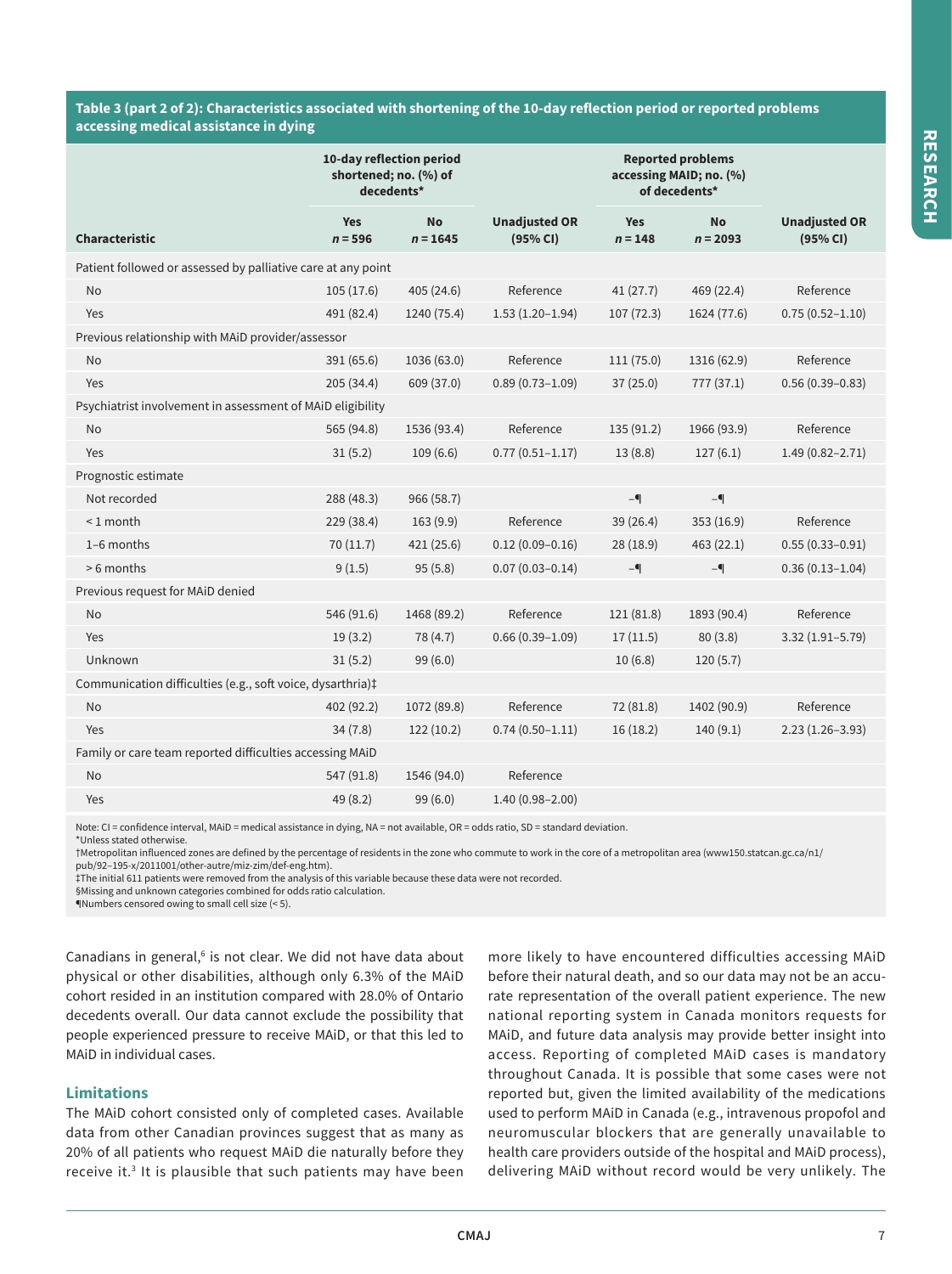practice of MAiD may vary across the country and our findings may not be generalizable; however, we have no reason to believe that the main findings of this study (related to equity and the involvement of palliative care) would be meaningfully different in other parts of Canada.

A number of important patient characteristics were not routinely recorded — for instance, religion, ethnicity or education which would have provided additional information about the early cohort of MAiD recipients in Ontario. Difficulties with access were reported by a third party (family, friends or clinicians) postmortem; these reports may not have represented patients' experiences accurately. Finally, the general Ontario decedent cohort included the patients who died from MAiD; however, MAiD patients made up only about 1% of the cohort.

## **Conclusion**

The practice of MAiD in Ontario is most common among elderly, community-residing patients with cancer, neurodegenerative disease or end-stage organ failure who are in the final months of life. Our findings that Ontario residents who received MAiD were frequently already followed by palliative care providers suggests that MAiD requests are unlikely to be the consequence of inadequate access to palliative care in Ontario. Recipients of MAiD in Ontario were younger, wealthier, more likely to be married and substantially less likely to live in an institution than the general population of decedents, suggesting that MAiD is unlikely to be driven by social or economic vulnerability.

The data presented here do not address the moral question of whether any amount of suffering can justify the hastening of death. However, the growing trend toward legalization and use of MAiD in many parts of the world should prompt the health care and research community to improve our understanding and treatment of the type of distress that leads to a MAiD request. Furthermore, jurisdictions considering legalization of MAiD might find data from countries like Canada (that have taken this step more recently) useful in informing their decisions about legalization of and necessary safeguards for MAiD.

## **References**

- 1. *An Act to amend the Criminal Code and to make related amendments to other Acts (medical assistance in dying)* (S.C. 2016, c. 3).
- 2. *Bill 52: an act respecting end-of-life care.* Québec: National Assembly of Quebec; 2013.
- 3. *Fourth interim report on medical assistance in dying in Canada*. Ottawa: Health Canada; 2019. Available: www.canada.ca/en/health-canada/services/publications /health-system-services/medical-assistance-dying-interim-report-april-2019.html (accessed 2019 July 20).
- 4. Key messages: palliative care and medical assistance in dying (MAiD), May 2019. Surrey (BC): Canadian Society of Palliative Care Physicians; 2019. Available: www.cspcp.ca/wp-content/uploads/2019/05/CSPCP-Key-Messages-PC -and-MAiD-May-2019-FINAL.pdf (accessed 2019 July 20).
- 5. Downie J. *Carter* v. *Canada*: What's next for physicians? *CMAJ* 2015;187:481-2.
- 6. Wright AC, Shaw JC. The spectrum of end of life care: an argument for access to medical assistance in dying for vulnerable populations. *Med Health Care Philos* 2019;22:211-9.
- 7. Table 17-10-0009-01: Population estimates, quarterly. Ottawa: Statistics Canada; modified 2019 Jan. 28. Available: www150.statcan.gc.ca/t1/tbl1/en/tv. action?pid=1710000901 (accessed 2019 Oct. 19).
- 8. About Ontario [main page]. Available: www.ontario.ca/page/about-ontario (accessed 2019 Oct. 19).
- 9. *Bill 84: Medical Assistance in Dying Statute Law Amendment Act*. Toronto: Ontario Hospital Association; 2016.
- 10. *Process overview and checklist: reporting a MAiD death to the Office of the Chief Coroner of Ontario*. Toronto: Ministry of Health and Long-Term Care.
- 11. Austin PC. Using the standardized difference to compare the prevalence of a binary variable between two groups in observational research. *Commun Stat Simul Comput* 2009;38:1228-34.
- 12. Zou G. A modified Poisson regression approach to prospective studies with binary data. *Am J Epidemiol* 2004;159:702-6.
- 13. Steck N, Junker C, Maessen M, et al.; Swiss National Cohort. Suicide assisted by right-to-die associations: a population based cohort study. *Int J Epidemiol* 2014;43:614-22.
- 14. Oregon death with dignity act: annual reports. Portland (OR): Death and Dignity. Available: www.deathwithdignity.org/oregon-death-with-dignity-act -annual-reports (accessed 2018 May 5).
- 15. Chambaere K, Vander Stichele R, Mortier F, et al. Recent trends in euthanasia and other end-of-life practices in Belgium. *N Engl J Med* 2015;372:1179-81.
- 16. van der Heide A, van Delden JJM, Onwuteaka-Philipsen BD. End-of-life decisions in the Netherlands over 25 years. *N Engl J Med* 2017;377:492-4.
- 17. Emanuel EJ, Onwuteaka-Philipsen BD, Urwin JW, et al. Attitudes and practices of euthanasia and physician-assisted suicide in the United States, Canada, and Europe. *JAMA* 2016;316:79-90.
- 18. McCormack R, Price A. Psychiatric review should be mandatory for patients requesting assisted suicide. *Gen Hosp Psychiatry* 2014;36:7-9.
- 19. Ganzini L. Psychiatric evaluations for individuals requesting assisted death in Washington and Oregon should not be mandatory. *Gen Hosp Psychiatry* 2014;36:10-2.
- 20. WHO definition of palliative Care. Geneva: World Health Organization; 2013. Available: www.who.int/cancer/palliative/definition/en (accessed 2019 July 20).
- 21. De Lima L, Woodruff R, Pettus K, et al. International association for hospice and palliative care position statement: euthanasia and physician-assisted suicide. *J Palliat Med* 2017;20:8-14.
- 22. Gerson SM, Koksvik GH, Richards N, et al. The relationship of palliative care with assisted dying where assisted dying is lawful: a systematic scoping review of the literature. *J Pain Symptom Manage* 2019 Dec. 24 [Epub ahead of print]. doi: 10.1016/j.jpainsymman.2019.12.361.
- 23. Buchman S. Why I decided to provide assisted dying: It is truly patient centred care. *BMJ* 2019;364:l412.
- 24. Wales J, Isenberg S, Wegier P, et al. Providing medical assistance in dying within a home palliative care program in Toronto, Canada: an observational study of the first year of experience. *J Palliat Med* 2018;21:1573-9.
- 25. Brinkman-Stoppelenburg A, Onwuteaka-Philipsen BD, van der Heide A. Involvement of supportive care professionals in patient care in the last month of life. *Support Care Cancer* 2015;23:2899-906.
- 26. Brown CR, Hsu AT, Kendall C, et al. How are physicians delivering palliative care? A population-based retrospective cohort study describing the mix of generalist and specialist palliative care models in the last year of life. *Palliat Med* 2018;32:1334-43.
- 27. Boston P, Bruce A, Schreiber R. Existential suffering in the palliative care setting: an integrated literature review. *J Pain Symptom Manage* 2011;41:604-18.
- 28. Loggers ET, Starks H, Shannon-Dudley M, et al. Implementing a death with dignity program at a comprehensive cancer center. *N Engl J Med* 2013;368:1417-24.
- 29. Battin MP, van der Heide A, Ganzini L, et al. Legal physician-assisted dying in Oregon and the Netherlands: evidence concerning the impact on patients in "vulnerable" groups. *J Med Ethics* 2007;33:591-7.